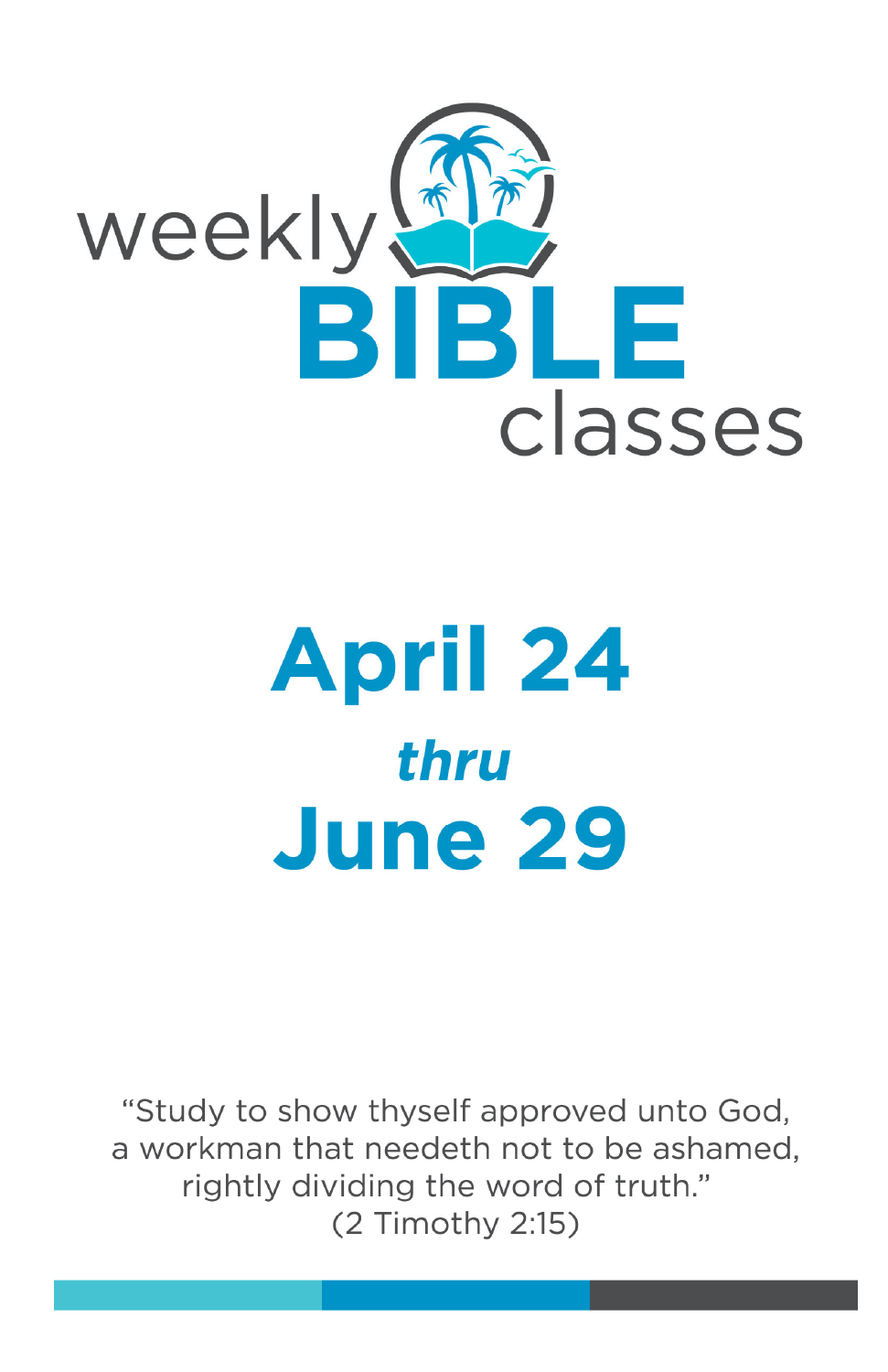# **Adults, Sr. High & Jr. High**

## **Sunday Mornings** at 9:00 A.M.

 **(April 24** thru **June 26)** 

| Auditorium             | <b>Bible Questions &amp; Answers</b>         | Dan Jenkins                  |  |  |
|------------------------|----------------------------------------------|------------------------------|--|--|
| Adult 1                | Megachurches in Light of<br>Scripture        | David Sproule                |  |  |
| Adult 3                | Young Adults:<br>Survey of the Old Testament | Josh Blackmer                |  |  |
| Conference<br>Room     | Fundamentals of the Faith                    | Dan Fuller<br>& Willie Smith |  |  |
| Jr. High<br>& Sr. High | James, 1 & 2 Peter                           | <b>Kirk Crews</b>            |  |  |
|                        |                                              |                              |  |  |

## **Wednesday Evenings** at 7:00 P.M.

 **(April 27** thru **June 29)** 

|                        | Auditorium   Exodus & Leviticus (Part 1)    | <b>Richard Watson</b> |  |
|------------------------|---------------------------------------------|-----------------------|--|
| Adult 1                | Short Course in the Restoration<br>Movement | Dan Jenkins           |  |
| Jr. High<br>& Sr. High | <b>Christian Evidences</b>                  | Josh Blackmer         |  |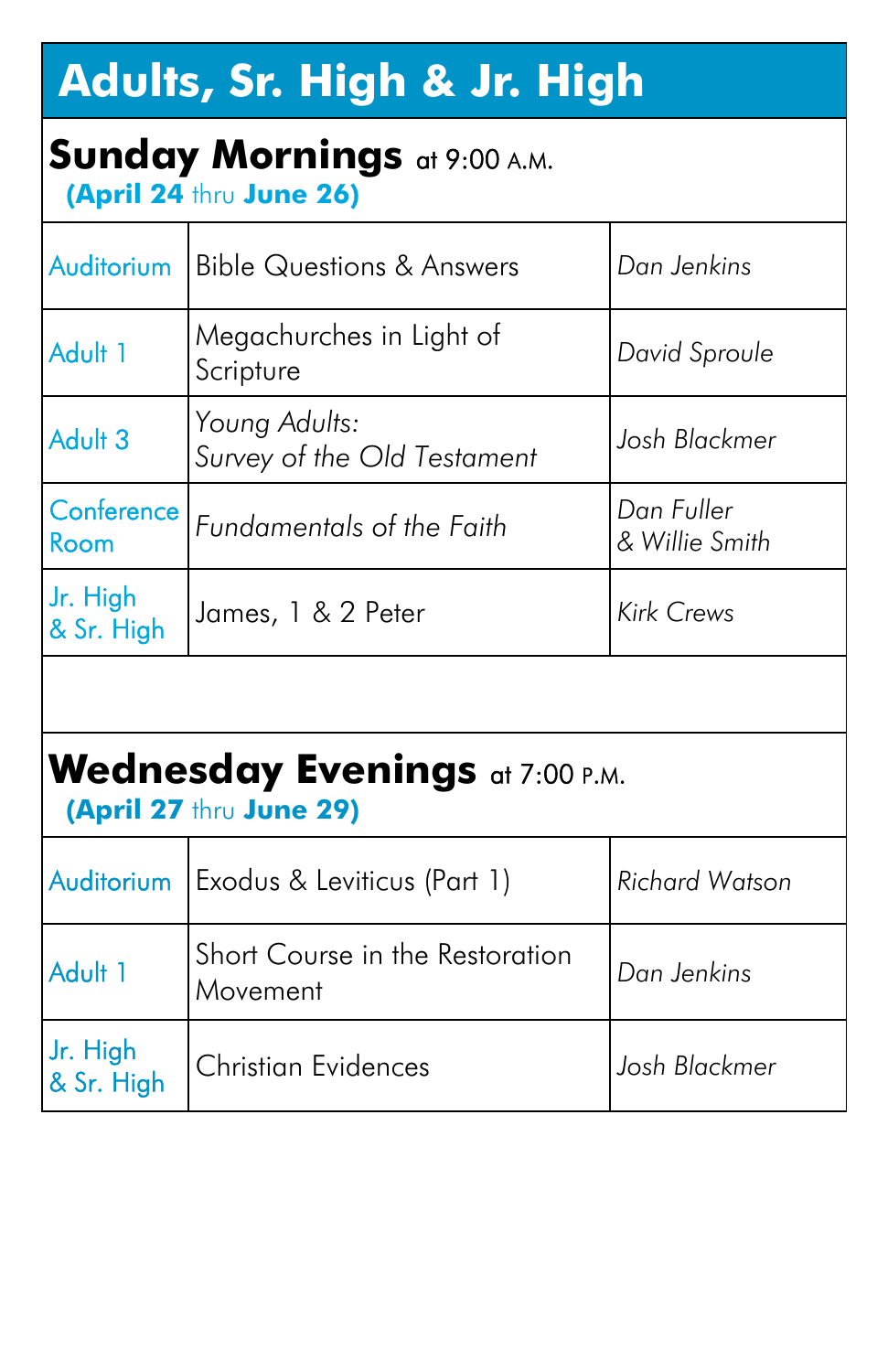## Children's **Bible Education & Experience**

## **Age 3** thru **Grade 5**

## Semester #6**: February 13** thru **June 29**

|                                        | King<br>Solomon               | Wisdom<br>Literature          | The<br><b>Divided</b><br>Kingdom         | Elijah:<br>God's<br>Prophet         | Elijah:<br>Final<br><b>Victories</b>     |
|----------------------------------------|-------------------------------|-------------------------------|------------------------------------------|-------------------------------------|------------------------------------------|
| Session 1<br>Feb. 13<br>thru<br>Mar. 9 | Grades 4-5<br>Tim<br>Fry      | Ages 3-4<br>Mendy<br>Crews    |                                          | K-Grade 1<br>Beth<br>Fry            | Grades 2-3<br>Brenda<br>Collier          |
| Session 2<br>Mar. 13<br>thru<br>Apr. 6 | Grades 2-3<br>Amy<br>West     | Grades 4-5<br>lvan<br>Villard | Ages 3-4<br>Peggy<br>$H$ <sub>a</sub> ll |                                     | K-Grade 1<br>Allison<br>Roman            |
| Session 3<br>Apr. 10<br>thru<br>May 4  | K-Grade 1<br>Allison<br>Roman | Grades 2-3<br>Amy<br>West     | Grades 4-5<br>Ivan<br>Villard            | Ages 3-4<br>Peggy<br>H <sub>Q</sub> |                                          |
| Session 4<br>May 8<br>thru<br>June 1   |                               | K-Grade 1<br>Allison<br>Roman | Grades 2-3<br>Amy<br>West                | Grades 4-5<br>Ivan<br>Villard       | Ages 3-4<br>Peggy<br>$H$ <sub>a</sub> ll |
| Session 5<br>June 5<br>thru<br>June 29 | Ages 3-4<br>Trish<br>Clark    |                               | K-Grade 1<br>Samantha<br>Eutsey          | Grades 2-3<br>Mary<br>Porter        | Grades 4-5<br>Paul<br>Metzkes            |

## **Babies** thru **Age 2**

|          | <b>Cradle Roll</b>       | <b>Toddlers &amp; Age 2</b> |
|----------|--------------------------|-----------------------------|
| March    | <b>God Made Families</b> | Moses                       |
| thru May | Maria Hackshaw           | Tina Wagner                 |